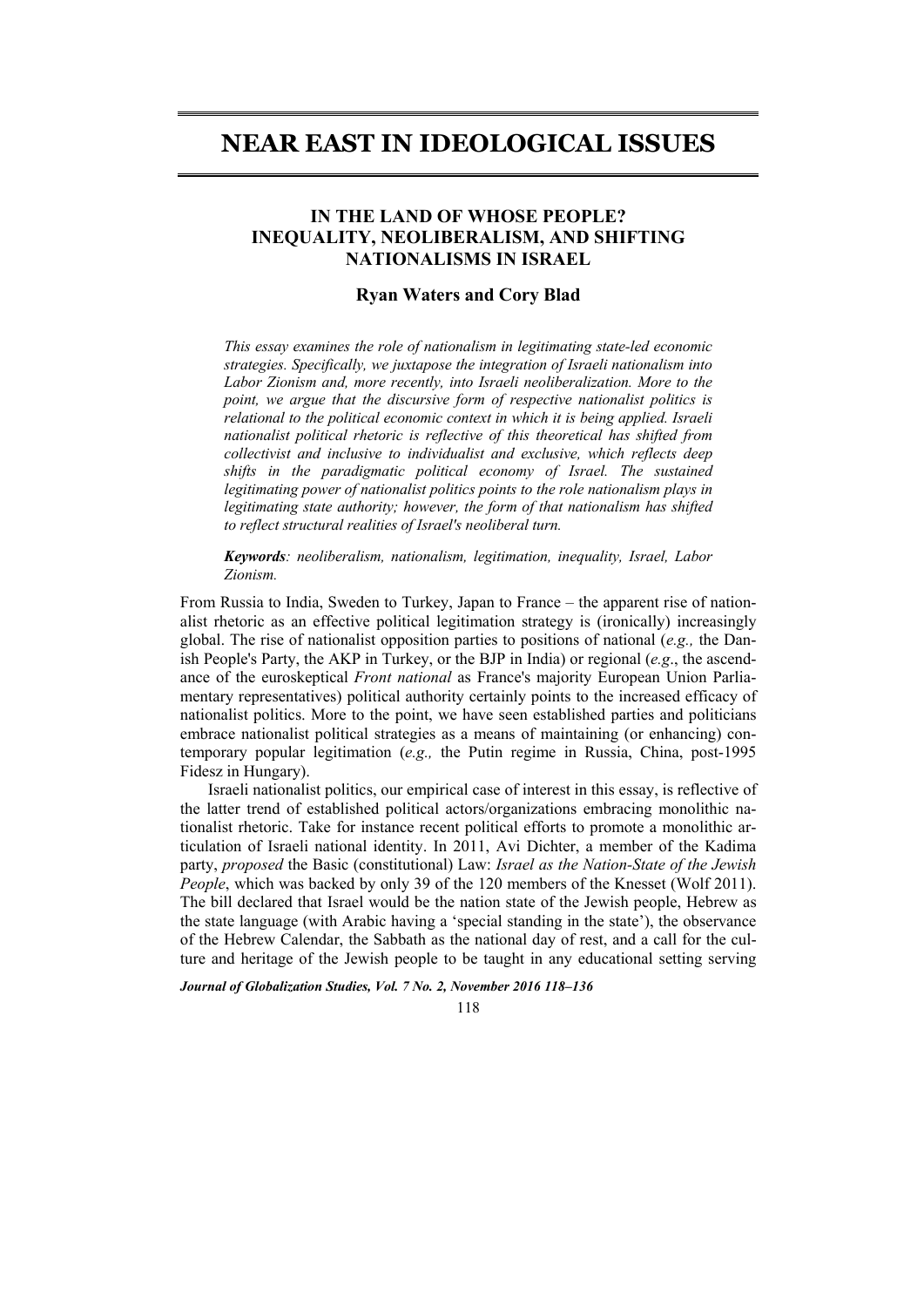a Jewish population (Basic Law: *Israel as the Nation-State of the Jewish People*<sup>1</sup>). A majority of these topics have been more or less integrated into the cultural, if not legal, context of Israel due in large part to early nationalist mobilization.

The bill garnered no real momentum, until Prime Minister Benjamin Netanyahu – coincidentally during a period of broadly supported protest against economic inequality in form of the J14 movement – revived it in 2014. Although Netanyahu and the Likud party proposed a fairly watered down version of the original, many of the main points remained intact, such as defining Israel as the nation-state of the Jewish people and the need for Israeli schools 'to teach the history, culture and customs of the Jewish people' (Avishai 2014). In a number of remarks, Netanyahu stated that Israel is both a democratic state and Jewish state, yet the latter is simply 'not sufficiently expressed in our basic laws' (Beaumont 2014). Continuing on this point, the Prime Minister also stated that the imbalance between being a democratic and Jewish state has become highly problematic (Lis 2014). Netanyahu's push for this bill ultimately failed, only to be revived and shelved again in October 2015 (Times of Israel Staff 2015).

Appealing to  $-$  and articulating  $-$  a core identity that reflects a majority constituency has long served as a means of enhancing legitimacy, but the monolithic and exclusionary nature of these efforts shift away from the more collectivist and cosmopolitan integration of legitimating nationalism common in the postwar era. We argue that this shift is a direct result of the inability for political elites to maintain power through prior state protectionist means.

This rhetorical trend is commonly understood as increasingly exclusionary, antiimmigration, and a 'backlash against globalization' (Norris 2005: 4; see also Betz and Immerfall 1998). The implication, of course, is that this is somehow 'new' or 'resurgent' is common in both popular anecdotal observations as well as in scholarly works dedicated to subfields such as 'neo-nationalism' (Gingrich and Banks 2006: 2–6). Indeed, there seems to be a proliferation of a political ideology once viewed as obsolescent in the face of rising global and regional economic and political cooperation. A central claim of neo-nationalist proponents is that the particular political economic conditions of the 'globalization era' create opportunities for new forms of political rhetoric and mobilization. Holmes (2000), for example, argues that this apparent resurgence is better defined as 'integralism' due to its hybridized characteristics, notably the lack of traditional, 'left/right', political orientation and distinction from more 'civic' forms of nationalism due to its illiberal and reactionary anti-globalization position (see also Bhatt 2004; Gingrich 2006). The emergence of 'integral nationalism' is a response – commonly exclusionary and monolithic/ethnocentric – to the cultural (read: migration) and political integration (such as neoliberal policy convergence) that typifies the 'globalization era'. The emphasis on the 'neo' in integralist approaches is welcomed to a degree. There are distinct features of the contemporary era that, at the very least, differ from post conditions in advanced capitalist democracies, particularly since 1945.

The problem, however, is two-fold. First, common approaches to neo-nationalism and integralism are restrictive in encouraging attention on a narrow range rightist and oppositional populist party politics. Secondly, the conceptualization of neo-nationalism, itself, tends toward the ahistorical and further limits the ability to understand the relationship between broader political economic change and forms of nationalist politics. We argue that a more specific focus on the role of nationalism in legitimating political authority, as well as sensitivity to the structural impact of political economic conditions,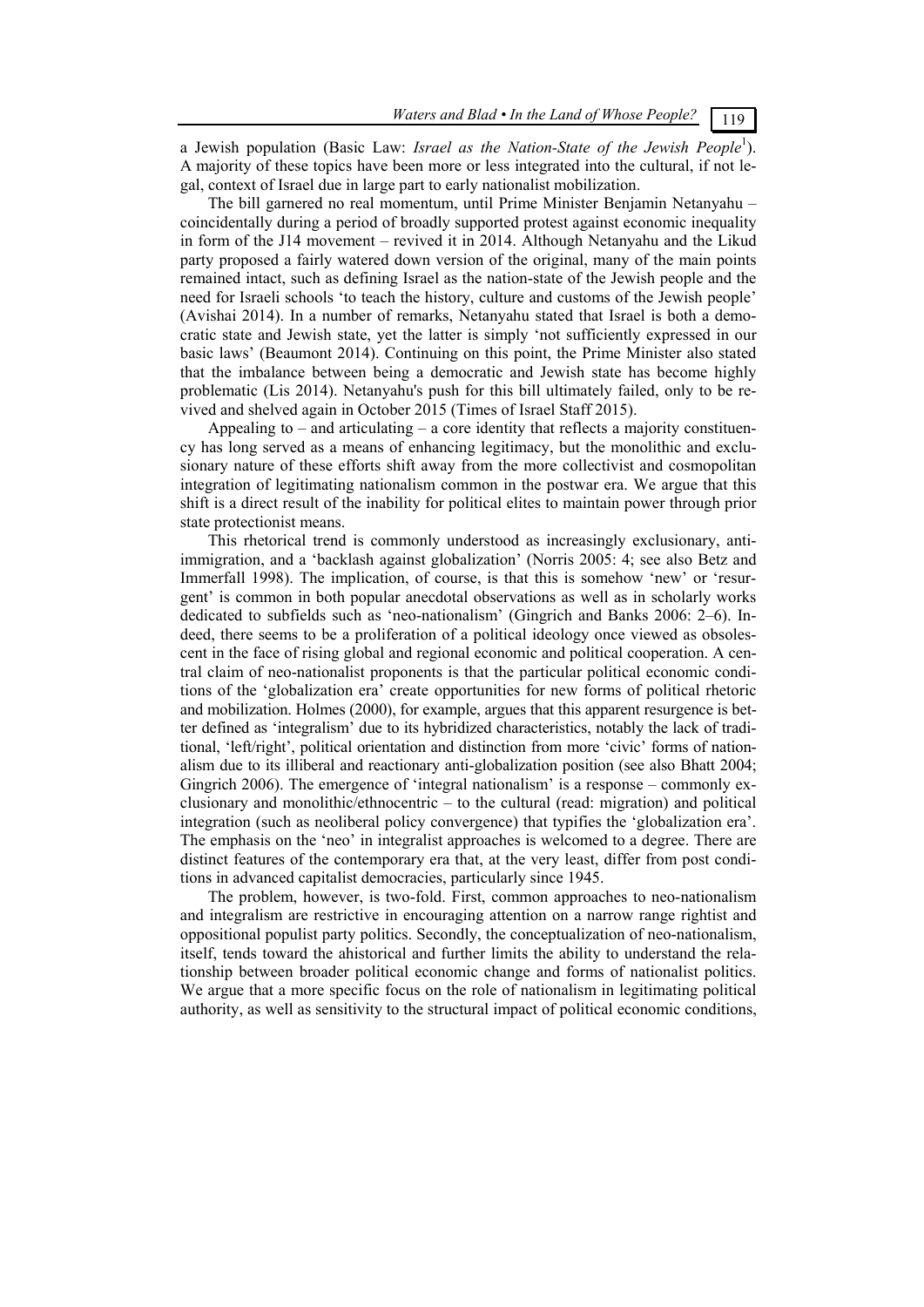enables a broader theoretical understanding of this resurgent role of exclusionary nationalist politics on a global scale.

To that end, we offer a theoretical framework that understands this particular form (exclusionary, culturally monolithic) of nationalist politics to be a state-centered response to legitimation challenges resulting from shifting political economic conditions – specifically, the decline of economic protectionist strategies in the face of neoliberal/market-oriented policy convergence and resultant material adversities (deepening wealth inequalities, stagnating wages, rising costs of living, to name a few). In addition, we argue that there is very little 'new' in the form of nationalist politics being respectively mobilized country by country. The shift to liberal market hegemony reduces the capacity and efficacy of state economic protectionist means to address persistent (and exacerbated) material adversities. As such, state actors seek alternative means to maintain/obtain legitimate authority; however, these means are commonly rooted in the known, with regards to respective national populations. As such, already existing nationalist rhetoric and national cultural symbols are revived as a means of connecting with powerful constituencies and circumventing economic protectionist demands.

We examine the case of Israeli nationalism as a way to illustrate both the historical roots of singular definitions of Israeli national (read: state-centered or 'official') identity, the changing political economic conditions in Israel that promoted the decline of Labor Zionism and the rise of a distinctly neoliberal Israel, as well as examining the contemporary conditions of economic adversity that create legitimate challenges to Israeli political actors. We conclude with a discussion of how the case of Israel is reflective of other liberalizing states and highlight how the deepening of economic liberalism is likely to result in sustained intensification of monolithic definitions of national identity and pose sustained challenges to inclusivity and integration in the future.

#### **Neoliberalism and Nationalist Politics**

The integration of nationalism as a political legitimation mechanism is certainly not new and speaks to the emergence of modern nationalism, itself (Gellner 1983 McCrone 1998: 85–86). While there is healthy debate over the emergence of nationalism (see May 2012: 67) and its relationship to the state, our concern is much more narrowly focused on the strategic integration of nationalism to legitimate state policies and practices. *That* nationalism serves as a legitimation mechanism is less relevant, understanding *how* forms of nationalism legitimate state activities is our primary goal.

To that end we have two primary goals: To understand the sustained utility of nationalism as a political legitimating mechanism as well as understanding the structural influence of political economic conditions on that strategic legitimation. Put simply, the way in which nationalist politics is integrated into state legitimation strategies is deeply influenced by the dominant (and temporally contingent) context and conditions of capitalism in respective national locales. This understanding of nationalist politics is rooted in an understanding of nationalism as a 'category of practice' (Brubaker 1996: 7) as well as examining nationalism as a *distinctly* political process in the face of myriad conceptual and empirical possibilities (Breuilly 1993: 420). We understand nationalist politics to be purposeful and utilized as a means to strategically legitimate the authority of political actors – be they in opposition or in power. We also argue that such legitimation is relational and dependent on dominant structural conditions that create discursive (in the broadest sense of the term) opportunities and restrict others.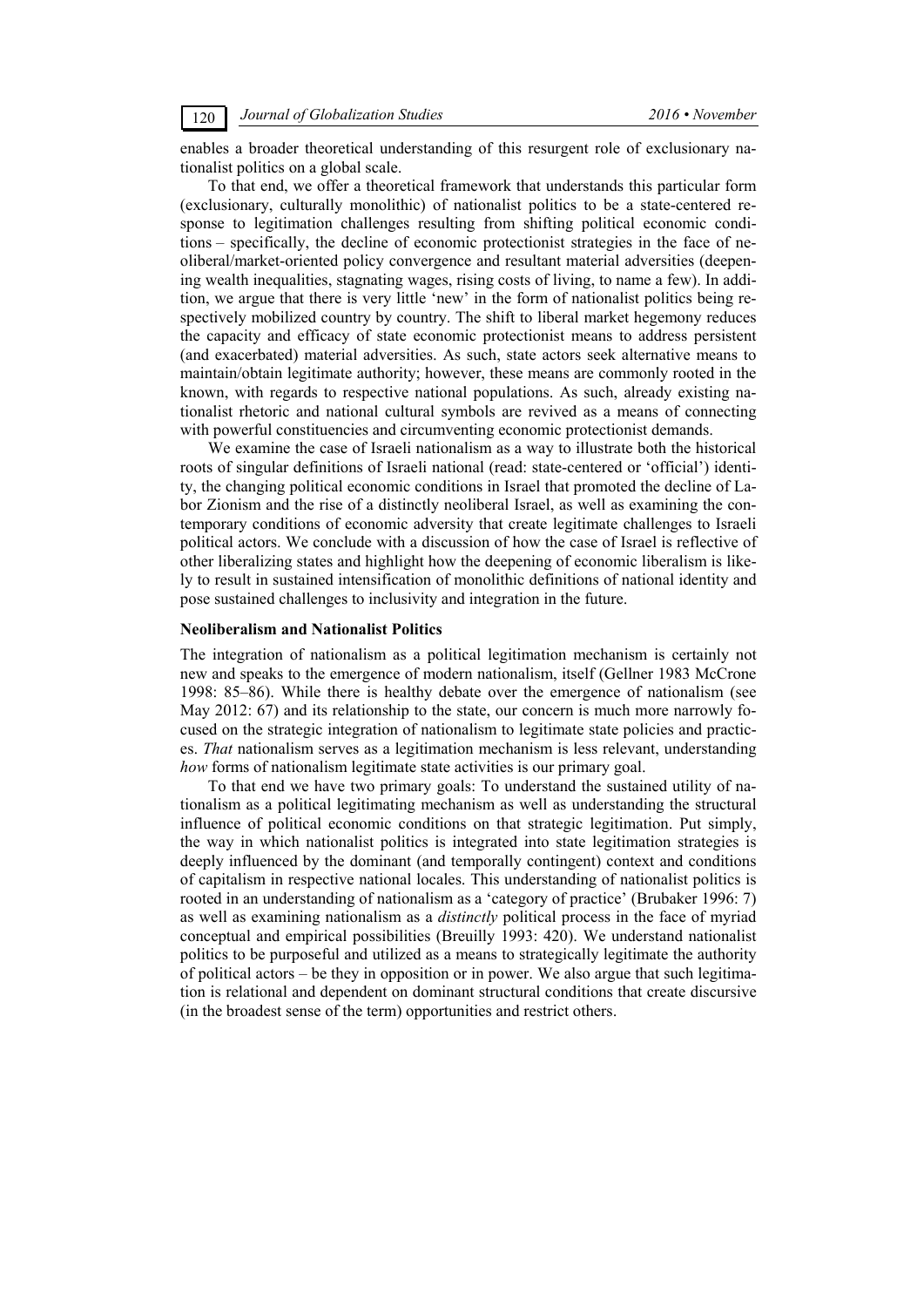### As such, understanding how political economic context enhances or inhibits particular forms of nationalist rhetoric (collectivist, pluralist, exclusionary, xenophobic, *etc*…) and how nationalist politics plays a role in legitimating said context is of paramount importance. To that end, we are not conflating respective states with commensurate nations, rather we are attempting to understand how specific definitions of national identity (a) are amenable to specific political economic paradigms and (b) are used to legitimate state institutions, which in turn work to legitimate systemic capitalism.

Smith (1995) makes a similar call to integrate political (as well as cultural and social) context into explanations of 'ethnic conflict and nationalism' (*Ibid*.: 72); however, he does so in an explicit attempt to move away from modernist tendencies that emphasize economic context and conditions as causal factors. His claim that 'ethnic nationalisms do not generally correlate with economic trends' (*Ibid*.: 73) is interesting, but we would argue one that is needlessly restrictive. If we understand nationalist politics to function as a legitimating mechanism for state institutions and state institutions to function as legitimating mechanisms in support of capitalism – through the dual promotion of capital accumulation and the mitigation of adversities resulting from requisite material inequality (Przeworski 1985; Harvey 2010) – then the political context of nationalist politics must be understood within the broader context of capitalist structures and form.

From this perspective, political legitimation is cumulative and relational. Perhaps an effective way of understanding this is through a conceptualization of political legitimation as a tiered political economic process. At its base, the modern state was established in support of capitalism – as manager (in mercantilist contexts) and mediator (in more liberalized contexts). Capitalism, of course, lacks governance structures that make it impossible to mitigate the effects of systemic inequality and maintain ideological legitimacy on its own. Systemic tendencies towards sustained and exacerbated inequalities (Piketty 2014; Lowi 2005) create distinct problems in generating popular support from those on the adverse side of requisite material inequality. This is particularly the case during periods of market liberalization – as regulation and other forms of economic protectionism decrease, material adversities among respective national populations increase (Das and Mohapatra 2003; Stiglitz 2000). Capitalism has long relied on state institutions to manage and mitigate the effects of systemic inequality and maintain its ideological legitimacy. State actors who are understood as creating or protecting broad economic benefits for respective national populations are granted increased legitimacy – those who are not, do not.

This understanding of the state as a mediating social institution is based on the Polanyian concept of the double movement – in which the state seeks to satisfy two sources of legitimation by promoting capital accumulation, while simultaneously mitigating the effects of market liberalization through economic protectionist means (Polanyi 2001; see also Cox 1987; Panitch 1994). This dual position is clearly articulated by Block and Somers: '…the state acted in the interests of society as a whole when it passed protective legislation, and yet the same was true when it passed promarket laws; it clearly did not "belong" to either of these forces' (Polanyi 2001: 68).

The role of the state is then to mediate and manage the integration of national market liberalization (*Ibid*.: 147, 216). The mechanisms available for the state to meet these mediation requirements were largely economic in nature. The primary mechanism was traditionally the control over monetary policy, which allowed states to adjust local pric-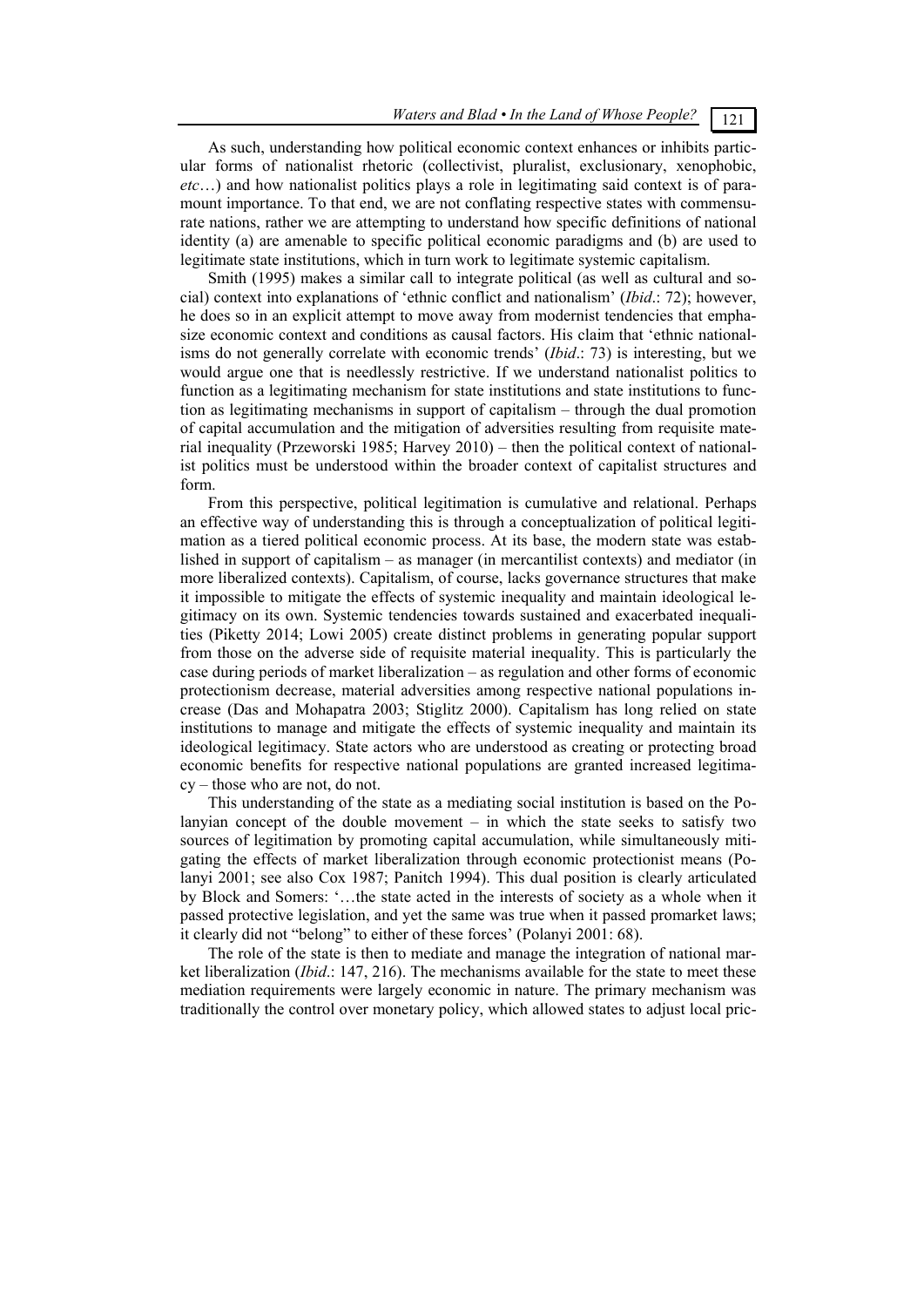es in times of increased foreign competition or scarcity (*Ibid*.: 214). The role of the state is paramount in supporting market liberalization, but only to the point that eventual protectionist demands are met. In this sense, the state must mediate in order for the project of liberal capitalism to be sustained.

The key question then becomes: How can state-centered political authority maintain legitimation in the face of neoliberal dominance? In many ways, it seems as if political authority, in general, is facing a crisis of legitimacy. Challenges to traditional political party frameworks, organizations, and actors seem prevalent – as do the proliferation of extreme party factions (such as the American Tea Party) and apolitical actors/organizations (*e.g.,* the 'Best Party' in Iceland and Italy's Five Star Movement). However, it seems that in the face of clear analytical evidence supporting the visible sustenance of state institutions the question of 'traditional' authority seems misplaced, either in the context of globalization (Weiss 1998) or deepening neoliberalism (Plant 2010).

While neoliberal reforms have clearly retasked state institutions in forms ranging from decentralization to welfare/workfare adaptations to sheer regulatory abdication, it is also clear that the state is still a necessary authoritative institution (see Jessop 1993; Peck 2001). As capitalism, writ large, is unable to legitimate itself, so too does its contemporary global iteration suffer from this structural limitation. The transformative and microcosmic effects of economic globalization mirror those of liberal capitalism: Expanded capital accumulation and exacerbated adversities resulting from aggravated socio-economic inequalities. Perhaps Barrow puts it best with the contention that states are 'principle agents of globalization' (Barrow 2005: 123), which reinforces his argument that without the support of state institutions globalization would be unable to sustain itself. More specifically, Barrow frames this sustained need for state authority in familiar terms: '...within the new global political economy, state elites must still manage the contradictory pressures of (global) accumulation and (national) legitimation' (*Ibid*.: 125).

Thus, the state is both despised yet necessary from a neoliberal perspective. Given the contradictory demands inherent in the double movement – it is difficult to see how this could be otherwise in the context of sustained late capitalism. The question, therefore, must center on that of legitimation. As states face sustained pressure on economic protectionist capacities, the threat is not simply to populations adversely affected by neoliberalization, but also to political legitimation, itself. With reduced capacities (or even desire) to meet local protectionist demands through economic means, the material foundations for reciprocal legitimation are restricted, at best. In this neoliberal context, political entities – including state institutions – are increasingly turning to alternative legitimation strategies as traditional economic means wither.

We argue that this legitimation gap is increasingly circumvented through the integration of monolithic nationalist political rhetoric and practices (see also Blad and Koçer 2012; Blad 2016). As the economic protectionism so prevalent in the embedded liberal period becomes less viable as a result of ubiquitous, albeit uneven, neoliberalization, nationalist politics play an increasingly viable role – not simply the result of a power vacuum so commonly implied (see Castells 2004; Piven 1995) but as an intentional legitimation strategy in the restrictive context resulting from neoliberal integration. As such, the imbrication of nationalism as political legitimation becomes an im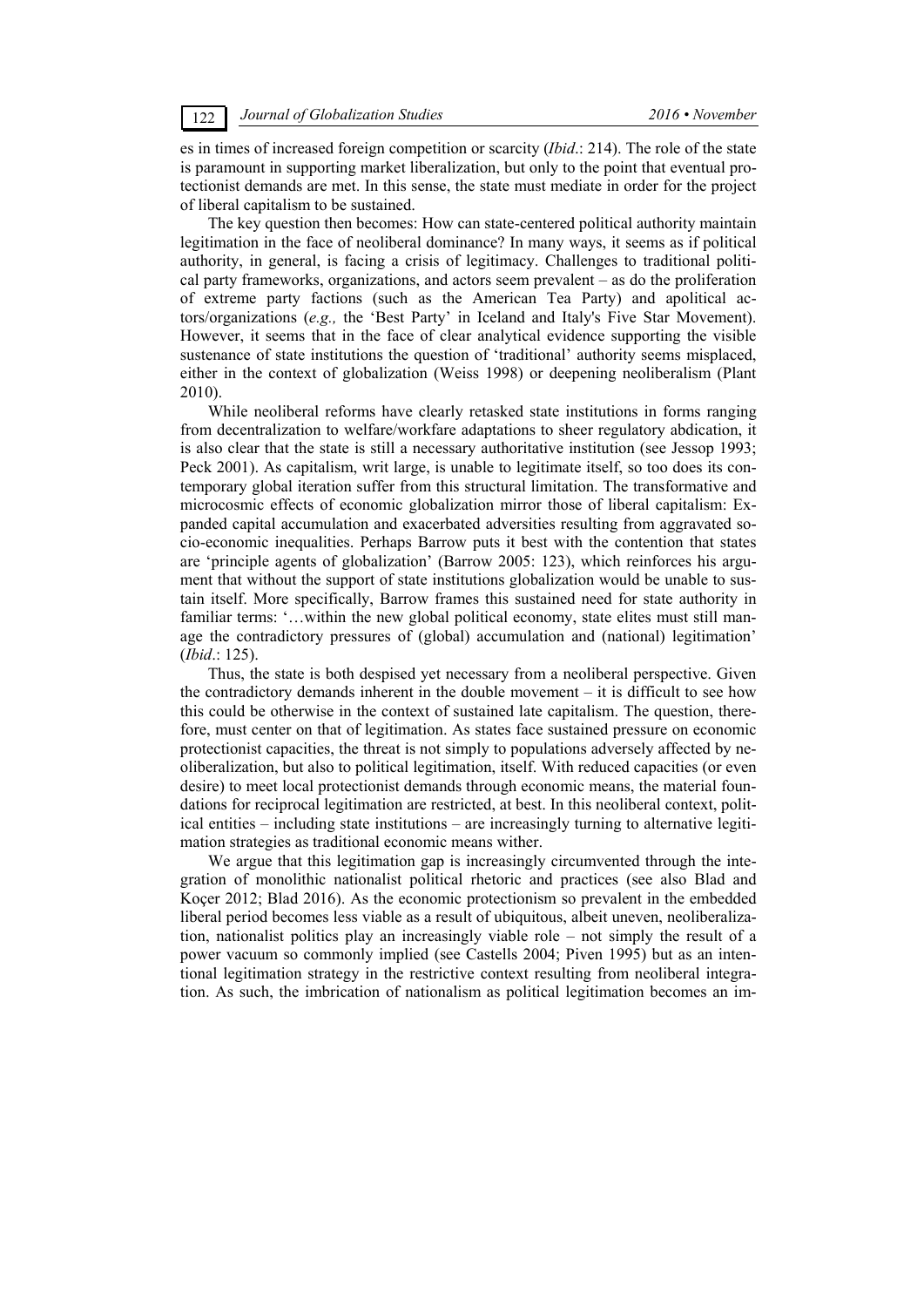portant strategic alternative to economic protectionism – and one that can be easily adapted to be amenable to neoliberal prerequisites.

Nationalism has certainly played a central role in the history of this longer process of normative political construction – yet it is the relationship between strategic political legitimation and the project of creating a normative neoliberal context that highlights the role nationalist politics plays in the contemporary era. To this end, we can return to Smith's contention that 'the recovery of an ancient ethno-history… is the starting-point for… vernacular mobilization' (Smith 1995: 66). The utility of a respective national cultural definition is, of course, deeply contingent on this connection to a common past; however, this nationalism is not immune to nuanced changes that reflect influential structural demands. Neo-nationalist perspectives emphasize the influence of such structural change – namely, global capitalist integration or 'fast-capitalism' (Holmes 2000). In sum, neo-nationalism is a reaction to various socio-political changes wrought by globalization initiatives (Eger and Valdez 2015; Gingrich and Banks 2006; Paquin 2002).

While we appreciate the attention to conditions of global capitalist integration that can prompt popular nationalist political mobilization, we also argue that the conceptual restrictions of neo-nationalist approaches bias our understanding of resurgent and increasingly exclusive nationalist politics to populist and protectionist actions. This bias makes it difficult to understand how nationalist politics have also been integrated as legitimation mechanisms in support of traditional political parties as well as reinforcing efforts to deepen neoliberalization. We suggest narrowing the focus on the perceived role of the state as a protector of economic security in advanced capitalist societies.

Based on these theoretical assumptions, we can postulate the following. First, as political entities embrace neoliberalism, the ability to obtain legitimate authority through claims of economic protectionism become less viable. Despite neoliberal claims of eventual market equilibrization, the effects of 'actually existing neoliberalism' exacerbate prevailing inequalities, maintain wage stagnation, and reduce the role/scope of the state in social service provision. These adversities (of relative and varying intensity) limit the ability of neoliberal political actors to convince legitimating constituents of the protectionist potential of deregulated market capitalism. Such was the case with regards to Labor Zionism, which integrated an 'ancient ethno-history' for the purpose of collective political economic mobilization. Given the dominant Keynesian/Fordist context of the postwar period, this form of Israeli nationalism was used to successfully legitimate relatively strong trade protections and Keynesian development policies until the 1970s. The paradigmatic shift away from the Keynsian demand-side economics to the monetarist, supply-side dominance of neoliberalism would remove this protectionist, collectivist interpretation from Israeli nationalist politics.

Second, we should expect legitimation strategies to reflect this neoliberal turn – both in terms of legitimating reactionary responses to 'conditions of globalization' (as evident in neo-nationalist approaches) but also with respect to neoliberal political actors. Nationalist symbolic discourse comes to be a constructed association as neoliberal political actors seek alternative means of legitimate authority. Nationalist politics has proven to be amenable to neoliberal goals in terms of articulating a specific – individualistic, entrepreneurial, and non-state dependent – ideal typical identity as well as shifting public debate to issues of selective (read: dominant constituent) cultural relevance as opposed to economic protectionism. In these ways, neoliberal political actors can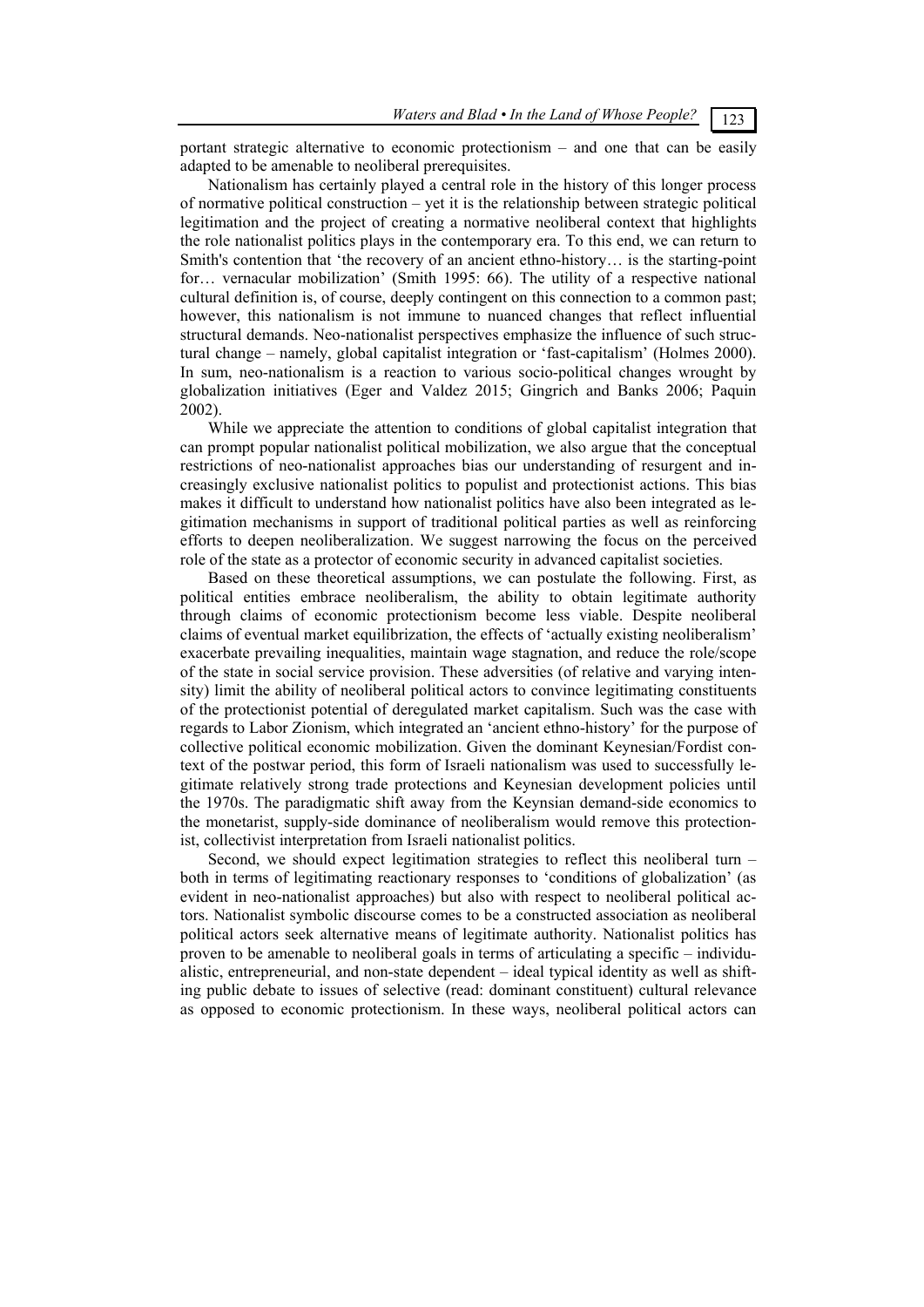wrap neoliberal ideological structures in nationalist politics – shifting the context of legitimation away (at least rhetorically) from economic protectionist alternatives as well as elevating the political role of amenable national constituent groups.

Recent trends in Israeli nationalist politics have reflected these theoretical trends: Moving away from inclusive and collective – particularly protectionist – definitions of national culture/identity to emphasize more individualistic and exclusive characteristics of national identity. As a result, the absence of economic protectionist alternatives has left those adversely affected by neoliberalizing trends (notably, increases in personal debt and rising housing costs) politically marginalized. Our intent is not to comment on the content of these definitional shifts, but to illustrate the causal influence of political economic paradigmatic context on the rise of a more exclusive nationalist politics in neoliberalizing Israel.

#### **Nation Building and Nationalism in Israel**

At the turn of the twentieth century, a push for a new Jewish homeland began to take shape, due in large part to growing anti-Semitism in Europe. Theodor Herzl's novel *Altneuland* outlined the goals of this new homeland, describing the term 'mutualism' as 'a semi-socialistic system in which almost every element of life is organized and achieved via cooperative efforts of the citizens' (Kay 2012: 100). It is here where we get a glance at the original attempt at nation-building in the land of Israel. The Jewish settlers of pre-state Israel called for a sovereign system that was oriented as a 'new egalitarian, labor-oriented socialist society that would allow them to escape the trauma of their previous social identity as nonproductive economic elements that were no more than pawns in the relations among the nations' (*Ibid*.: 101).

Zionists did not unintentionally select British mandated Palestine as the location for their 'Jewish utopia', but instead chose it because of the land's historical significance in Judaism. Like many nationalist organizations before them, Zionists attempted to unite a scattered people on land that held historical and religious meaning. Although these Zionist pioneers were for the most part not born on this land, they believed it to be their homeland because it is portrayed as the land of their ancestors in the Hebrew Scriptures. This declaration began the process of what would become the base of Israeli nationalism.

Although the territory identified by Zionists was directly linked to a historical identity, other historical anchors were necessary in order to create a national identity. The need for more uniting factors was made even more pressing as the population of pre-state Israel began to increase. In Tel Aviv alone, the city grew from 3,600 residents in 1921 to 160,000 people by 1939 (Helman 2002: 362). What made this situation even more difficult was although these settlers were for the most part united religiously through Judaism, their countries of origin were diverse. The Zionist solution was for a common language linked to an ancient past (Hebrew) to become a common national language. The centrality of language through religion served as a powerful legitimation mechanism for a new national political identity. Through the work of early Zionists the centrality of Judaism to the original nationalism of Israel is readily apparent.

Anthony Smith's understanding of contemporary nationalisms being rooted in respective ancient traditions is particularly relevant with regards to Israeli nationalism. From this perspective, the appeal towards a strong nationalism must come 'only from deep-rooted, enduring religious beliefs and sentiments, and a powerful sense of the sa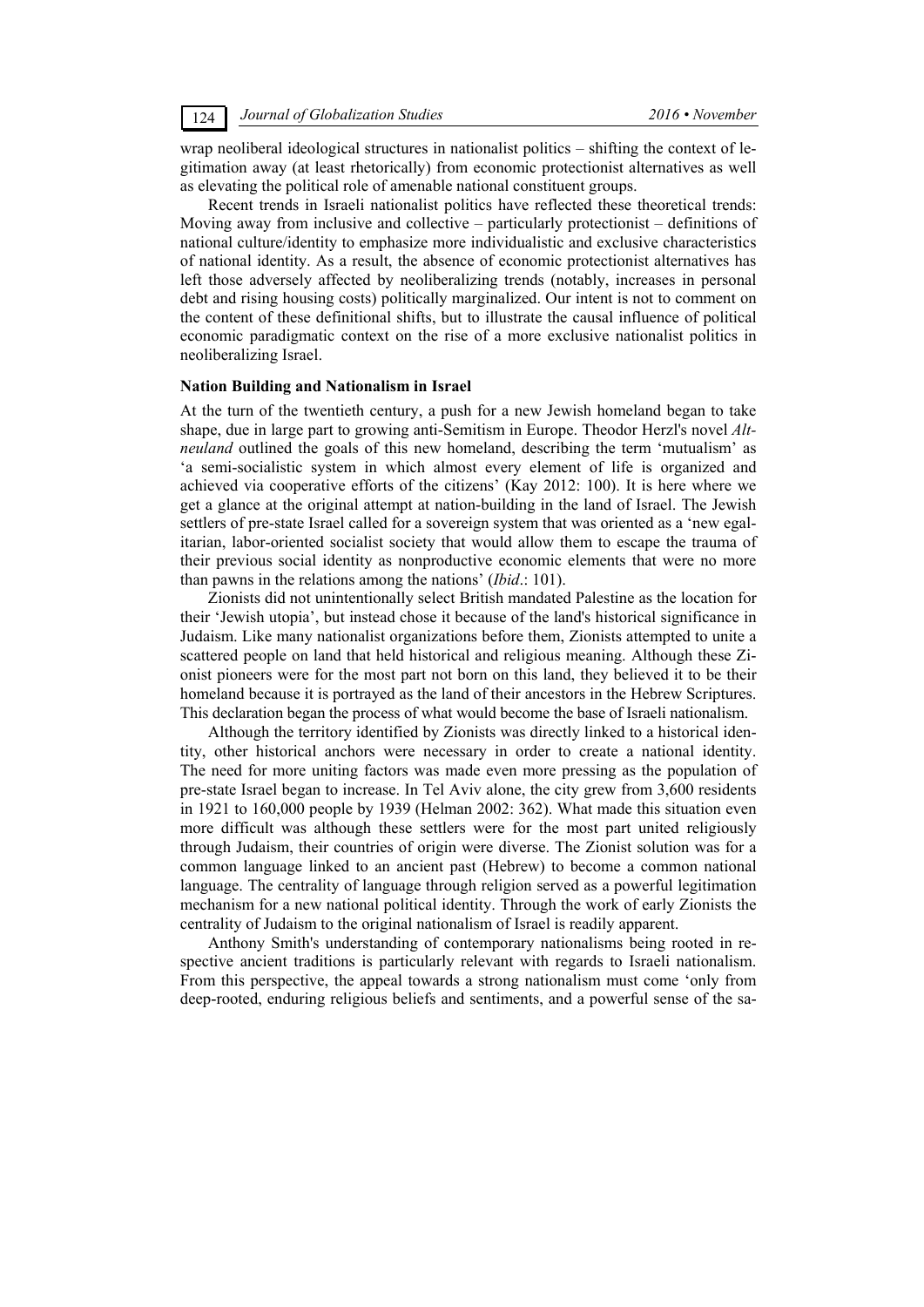cred, which required absolute loyalty' (Smith 2003: VII). Smith's perspective argues that modernist approaches to nationalism create a false dichotomy in placing the label of 'tradition' on religion and 'modernity' on nationalism (Smith 2003). The implication of this is that the integration of religion or other traditions into nationalist definitions is somehow incompatible with aspects of modernity. However, in the case of Israel, particularly relevant for Smith (2000) they have blended together in a way that allows for religious elements to reinforce a contemporary nationalism in support of a modern state. Thus, historically religious elements do not act against nationalism, but instead can strengthen it.

Religion has long been present in Israeli national political discourse. State actions to these ends include the observation of the Sabbath as a day of rest, the banning of imported pork, national rabbinical control over civil marriage, and the serving of only kosher food in all public establishments (Yiftachel 1998: 14–15). That said, Smith's point that traditions reinforce modern national states is an important one. Israel, in particular, is reflective of a deep integration of traditional elements in support of contemporary structural goals. The ideological movement known as Labor Zionism was a defining moment in Israel's national identity, and one that made Jewish aspects within Israeli nationalism possible. Labor Zionist's called for 'the national resurrection by emigration to Palestine, social salvation by becoming agricultural laborers in egalitarian communal settlements, and individual salvation by service to the community, which implies asceticism and self-sacrifice' (Weissbrod 1981: 779). They established collective farms (kibbutzim) and collective settlements (moshavim), in which people lived and worked on the land of their ancestors (Nasmyth 1954: 395). All Jews who immigrated to the land of Israel had a right to both the land and a piece of the wealth, as guaranteed by the Labor Zionist's social and economic policies. Through this, the Labor Zionists had created a Jewish-based national identity that focused on the idolized idea of the pioneer (Weissbrod 1981: 780).

The idea of returning and working the land of Israel may have been for territorial reasons, but they were far more grounded in the ideas of protectionist economic policies in which everyone had proper access to a share of the wealth. Kibbutzim worked very well in pre-1948 Israel, but a huge influx of immigrants created potential problems for this 'perfect system'. Between 1948 and 1951 over 684,000 people immigrated to the new nation of Israel (Kay 2012: 102). For the first ten years of Israel as a nation, the economic policies could best be classified as 'a quasi-command economy that maintained a strict rationing policy, which gradually evolved into a "mixed" economy where government intervened and directed most aspects of economic activity' (*Ibid.*: 102). The early Labor Zionist government of Israel reflected the broader Keynesian belief in the centrality of the state within an embedded liberal capitalist context.

During the early years of Israel, this approach was successful. The economic policies promoted by the Labor Party allowed for the smallest income disparity in Israel's entire first fifteen years of existence out of all other non-communist countries. This reduced economic stratification did not exist in opposition to growth. For the first two decades of its existence, Israel posted an annual growth rate of about 10 per cent per year. Because of this, many have dubbed Israel's situation as an 'economic miracle' (Kay 2012: 103). The state-centered economic model was legitimated by the promoted national identity of Israel – a nationalism bound together by semi-socialistic and protectionist economic policies that supported the group over the individual. A national identi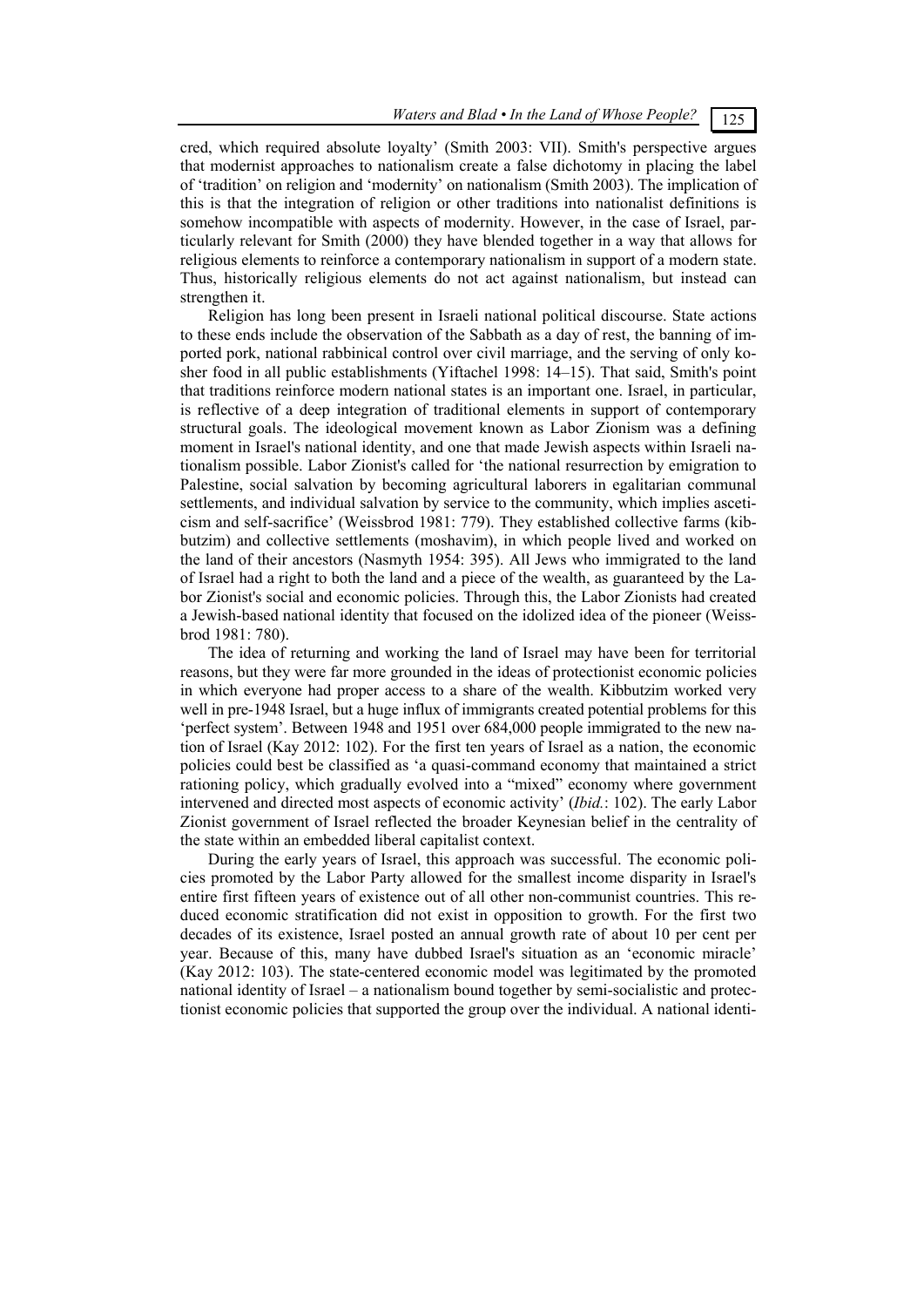ty bounded by the 'Zionist Spirit', heavily grounded in historically religious concept of getting back to the land, Hebrew ancestry and the Hebrew language.

#### **Israeli Neoliberalization and Its Effects**

The early economic successes of Labor Zionism inevitably reversed, mirroring broader global capitalist trends. In the late 1960s, Israel entered its first major recession, causing high levels of bankruptcy, financial restructuring, and shifts in economic policy to expand exports (Hanieh 2003: 7). This recession was both due to and enhanced by Israel's involvement in various military conflicts, as well as the Arab oil embargo. With this steep decline of the Israeli economy also came a decrease in the public's confidence in the state (Kay 2012: 107).

The increase in military expenditures reflected a shift in state priorities away from social spending (Hanieh 2003: 8). The combination of military conflict, integration of occupied territories and populations, as well as declining global economic conditions resulted in a steep rise in inflation (Kay 2012: 105). All of this occurred at the very same time that Israel entered a period of sluggish economic growth, creating stagflation amongst Israelis, promoting calls for economic reform (Hanieh 2003: 8).

The elections in May of 1977 ushered in new political leadership and set the stage for subsequent shifts in Israeli economic policy. Likud, a staunchly conservative political party, won the majority of the seats in Knesset over the Labor Party for the first time in history (Kay 2012: 108). Known in Hebrew as 'Mahapach', this 'great shift' in the Israeli political world would ultimately lead to a massive change in the both the economic and social worlds, in reaction to stagnating macroeconomic conditions. Israel went from an annual inflation rate of 12 per cent in 1971 to 34.6 per cent in 1977 (OECD 1971–2014). The Israel government's reserves were quickly diminishing and it became quite unclear if it would be able to make payments on foreign debt, which at the time was amount to about 70 per cent of GNP (Fischer 1987: 276). Fixing these economic woes became imperative.

The United States, like Likud, had long called for liberalization of the Israeli economy. Following the Likud victory, the United States took up an opportunity to push for market liberalization in Israel with a conditional offer of \$1.5 billion in emergency aid with the stipulation that the aid result in 'decisive action' (Fischer 1987: 276). In an effort to begin this process in Israel, the Reagan administration commissioned a group, led my economists Stanley Fischer and Herbert Stein, to tackle the Israeli economic situation. Their demands were simple: The need for an 'American- style' economy in Israel (Kay 2012: 111). These actions ultimately manifested themselves in the Economic Stabilization Plan of 1985.

The Economic Stabilization Plan of 1985 called for four major changes: (1) Reducing public expenditure, (2) reducing government control and use of capital markets, (3) a real devaluation and temporary freeze of the exchange rate, and (4) reducing taxation (Kay 2012: 112). These neoliberal policies attempted to repair the failing economy as well as to '"normalize" the Israeli economy vis-a-vas the global capitalist economy' (Hanieh 2003: 16). This major point of departure from Israel's democratic socialist roots would systematically uproot its entire political, social and economic past. Whether this plan would both work and accepted by the majority of the Israeli public would ultimately decide if Israel sank or swam in the global capitalist era.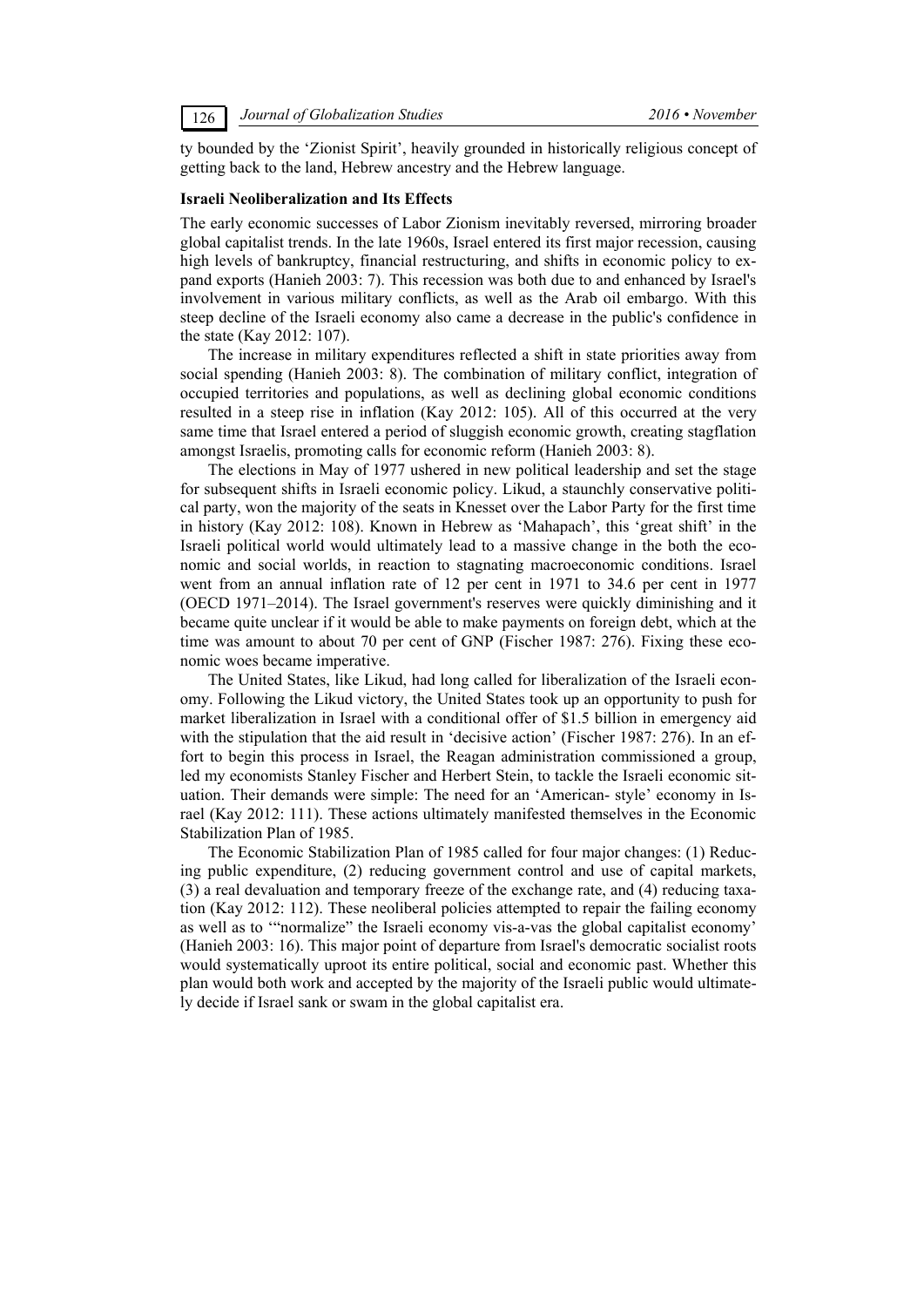The effects of this plan were both widespread and immediate. The public expenditure and public sector in Israel decreased greatly, at the same time that the private sector saw large levels of growth, especially during the high-tech boom of the 1990s. A reduction in the state's role in the market led to a massive decrease in bond buy backs and governmental subsidization of pensions (Kay 2012: 114). At the same time, this liberalization helped Israel see a massive increase in foreign investment. In the period from 1992 until 1998, Israeli foreign investments increased roughly 600 per cent (*Ibid*.). The Israeli shekel, which had been at the mercy of Israel's sky-high inflation, was depreciated by about 26 per cent, which made the shekel to dollar exchange rate NIS 1.50=\$1 (Patinkin 1993: 117). In order to maintain legitimacy and minimize backlash from the Israeli public, an agreement was made between the Israeli government and Histadrut for one-time wage increase that was almost equal to the devaluation of the shekel (*Ibid*.: 118). This helped to establish legitimacy, making the deal appealing to the Israeli public while at the same time bringing the inflation rate down.

During the late 1980s and 1990s the inflation rate in Israel dropped dramatically. In 1986 the annual inflation rate was 48.1 per cent and dropped to 17.2 per cent in 1990 and then again to only 1.1 per cent in 2000 (OECD 2015). This massive drop was due in part to the policies enacted by the national unity government and the United States economists. It would be irresponsible however not to mention the role of migration in this process. From 1990 to 2000 around one million former Soviet Jews immigrated to Israel (Hanieh 2003: 14). This population increase significantly benefitted the Israeli economy. As the Economic Stabilization Plan shifted Israel into a more globalized economy with particular emphasis on technology sectors, this new migrant population was there to help fill in the gaps. Roughly two-thirds of these immigrants 'were trained in scientific, technical, or professional sectors' (Hanieh 2003: 14). This allowed for an expanded workforce, further supporting the Israeli government's new economic policies and prompting substantial economic growth during the 1990s.

From a macroeconomic perspective, neoliberalism positively impacted the Israeli economy. Inflation had been driven down to historically low levels. The technology sector in Israel was growing rapidly. A massive population of former Soviet Jewish immigrants had been well integrated into a globalized economy. All of these factors have led to Israel becoming a globalized world power. With a population of 8 million and a GDP of roughly \$33,000 per capita, a country similar in size to New Jersey has become a dominant force in the twenty-first century (OECD 2015). Looking more closely at the effects of a maturing Israeli neoliberalism, however, a different picture emerges.

#### **Neoliberalization and Economic Adversities**

The Keynesian and collective tendencies inherent in Labor Zionism were predicated on a broad distribution of economic benefits. Neoliberalization works to reconcentrate capital for the purpose of promoting accelerated capital accumulation/growth (Harvey 2010; Stiglitz 2004). The reconcentration of financial capital that results from liberalization reforms not only redistributes capital upwards, it also exacerbates existing capitalist inequalities. Put another way, neoliberalization deepens the existing material inequalities and restricts income growth for middle and lower socioeconomic groups (see Fig. 1).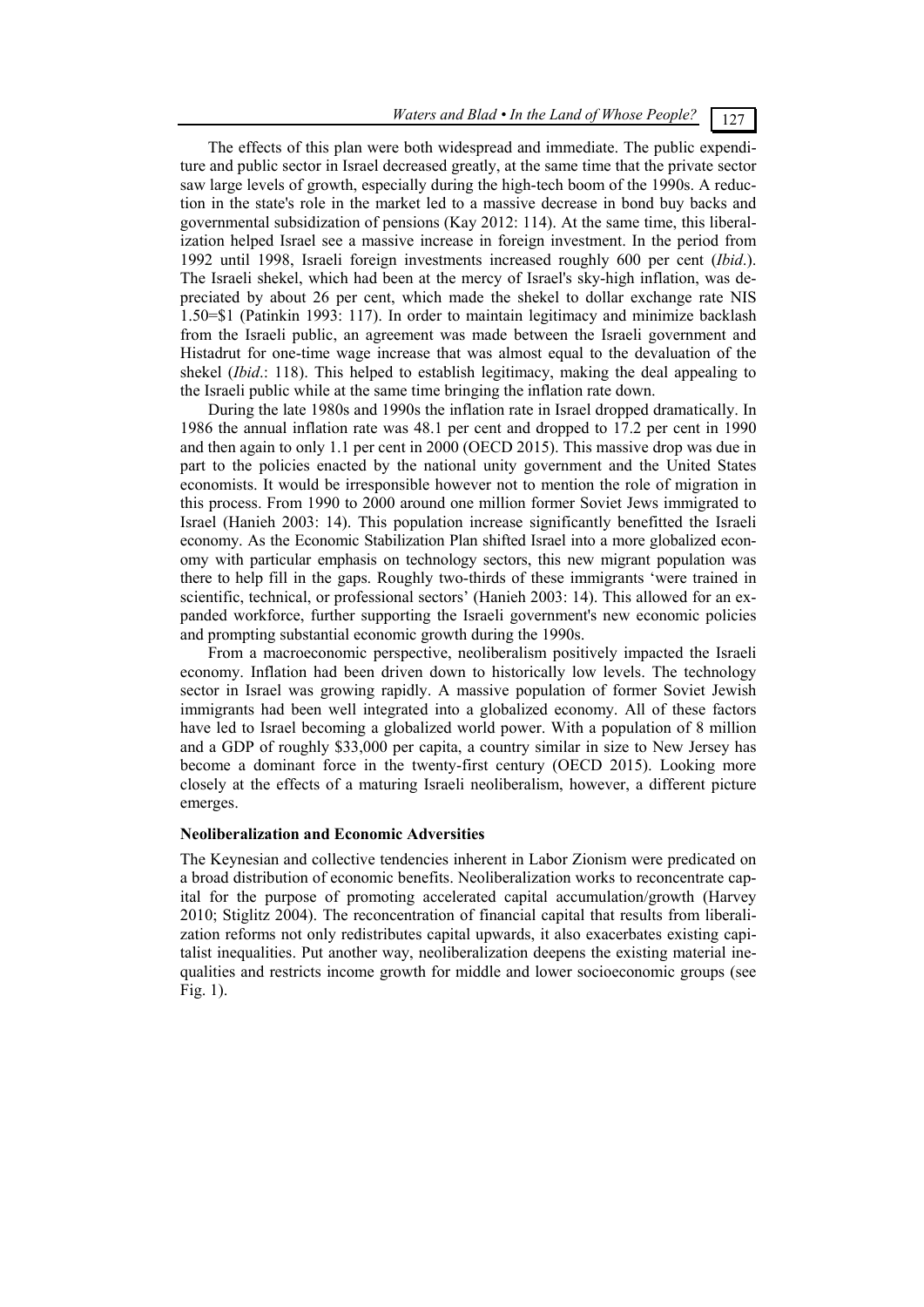

**Fig. 1. Comparative Income Inequality in Israel** 

*Source:* World Bank Databank.

This upwards income redistribution creates difficulties in the face of rising costs of living. If we take even a cursory look at trends in Israeli housing costs it is obvious to see that the nominal price increases for home-ownership (Fig. 2) and rental properties (Fig. 3) reflect significant challenges for Israeli citizens who are not experiencing increases in overall income shares. While Israeli incomes are nominally rising (see Fig. 4), those increases are quickly consumed by rising housing costs.



**Fig. 2. Average Home Costs in Israel, 1983–2015**  *Source:* Central Bureau of Statistics.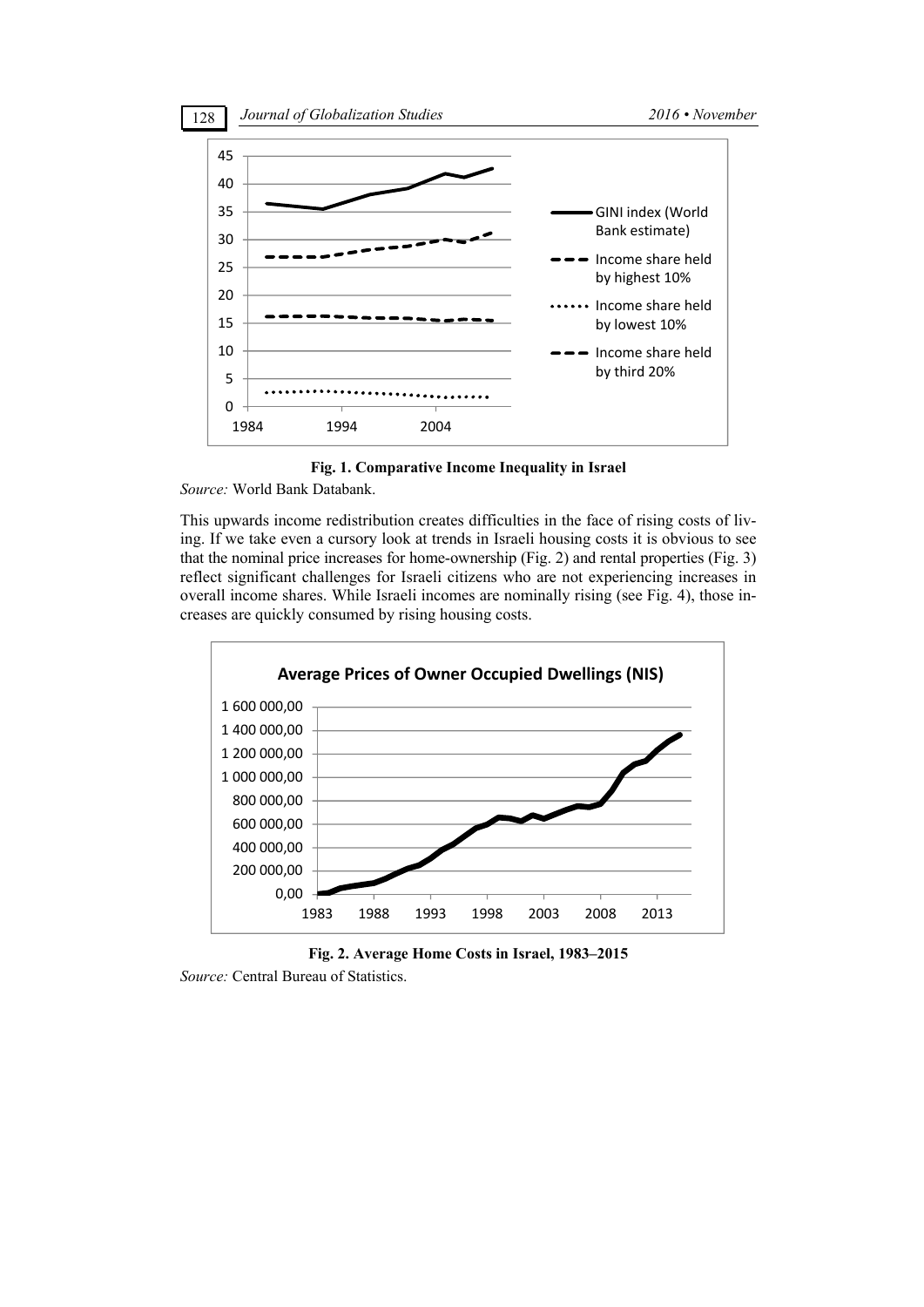Perhaps even more telling is the rise in rents for the average Israeli due to the fact that renters tend to be younger and often in positions of economic disadvantage. A spike in rents could have an even more immediate impact on the exacerbation of material adversities – individuals or families unable to buy a home are met with increased rents an subsequent exacerbation of household budgetary strain. These descriptive comparisons are meant not to highlight exacerbated income inequality (although that is certainly occurring through neoliberal Israel, see Kristal and Cohen 2007) rather to illustrate the market-friendly rise in housing costs and the commensurate economic adversities simultaneously created.





*Source:* Central Bureau of Statistics.

To further highlight the disparate nature of economic adversities in neoliberal Israel, we will be focusing on three general economic indicators: monthly net household income, monthly household consumption expenditure, and monthly household consumption expenditure on housing. These three indicators provide a very strong, clear picture of the economic effects that neoliberalism has had on Israelis.

Average household monthly net income in Israel shows a nominal increase. In 2003, the average monthly net income was NIS 8,710 (Israeli CBS 2003) but by 2012 that number increased to NIS 13,829, a roughly 63 per cent increase (Israeli CBS 2012). Couple this with the fact that the average annual inflation rate over this ten-year period was 2 per cent, and positive conditions appear to be the norm (OECD 2015). It is when we disaggregate monthly household consumption expenditure compared to the average household monthly net income that the differential effects of neoliberalism become clearer.

In 2003, the average household monthly consumption expenditure was NIS 10,139, reaching NIS 14,273 in 2012 (Israeli CBS 2003; 2012). That is about a 71 per cent increase in consumption expenditure. Fig. 4 provides a clear snapshot of average Israeli household net income compared to average Israeli monthly consumption expenditures.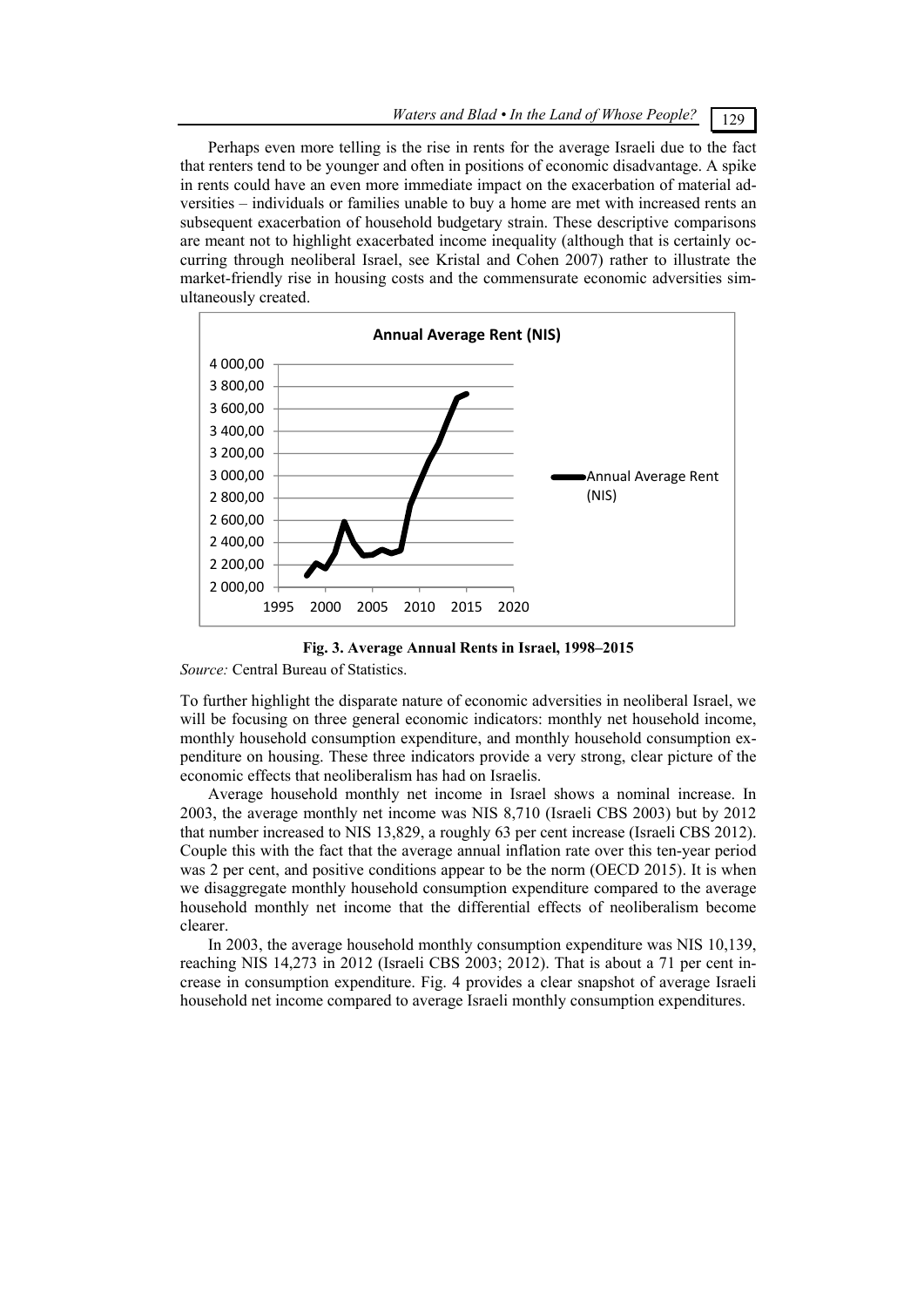

**Fig. 4. Average Monthly Net Income and Average Monthly Consumption Expenditure (Israel)** 

*Source*: Israeli Bureau of Statistics Consumption: *Household Expenditure Survey* 2003– 2012.

During this ten-year period, the average Israeli household had a higher amount of consumption than their overall net income. This uneven level of income to expenditure brings with it an increase in household debt. However, this is just the *average* Israeli household. What about the below average earners or the above average earners? Segmenting this diverse population is key to seeing how neoliberalism, and the inequality that it creates, has affected a more focused group of Israelis.

In 2003, the households in the lowest decile (Decile 1) earned an average of NIS 1,431 per month (Israeli CBS 2003). In that same year, households in highest decile (Decile 10) earned an average of about NIS 23,164 per month (Israeli CBS 2003). The difference between these two income levels is NIS 21,*7*33 per month **–** a substantial wage difference. Forward ten years and those numbers jump to NIS 2,256 and NIS 37,330, respectively, making the difference in wages NIS 35,074 per month (Israeli CBS 2003; 2012). That is a significant wealth gap, but this comparison is obviously an extreme case considering it is using households in the highest and lowest deciles. In order to better understand this situation, it would be more appropriate to look at households in more centered deciles instead of those households in Decile 1.

In 2003, Decile 5 earned NIS 6,460 per month (Israeli CBS 2003). In 2012, households in that same decile earned NIS 10,316 (Israeli CBS 2012) with a positive difference of NIS 3,856 per month. But once again, when these numbers are compared to households in Decile 10, there is a stark difference. In 2003, households in Decile 10 earned NIS 16,704 more per month than households in Decile 5. In 2012, that difference jumped to NIS 27,014. Even when comparing households in more centered deciles to those households in Decile 10, it is evident large economic gap exists between households in varying deciles.

Wealth disparity and inequality do not necessarily go hand in hand. A difference in net incomes does not necessarily connote inequality. Wages are not as easily comparable to one another in terms of inequality unless they are matched with a respective groups corresponding consumption. Looking at the disaggregated net monthly household incomes versus monthly household consumption expenditures illustrate the presence and exacerbation of Israeli income inequality.

Fig. 5 compares monthly household net income and the monthly household consumption expenditure for Decile 1.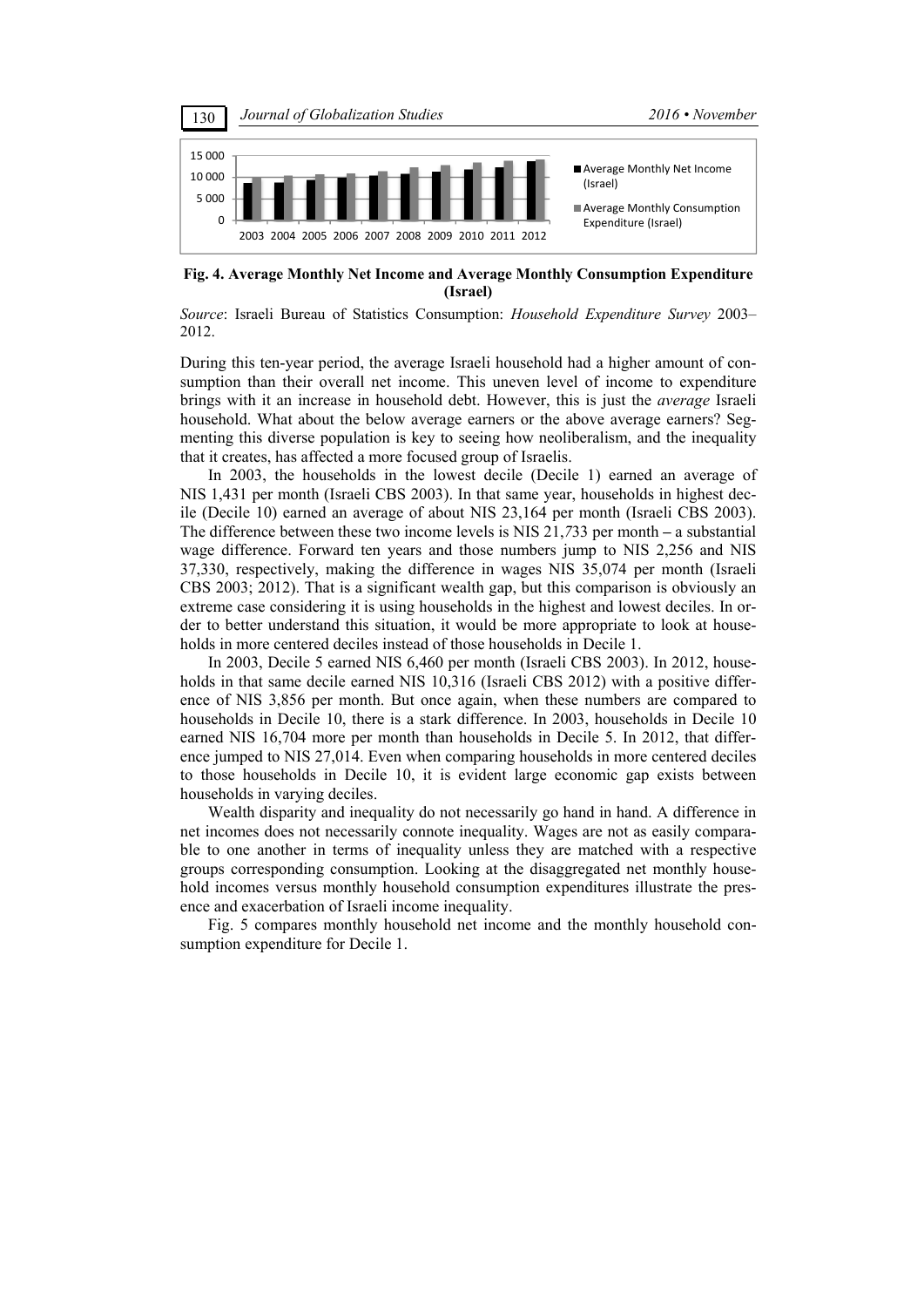

**Fig. 5. Average Monthly Net Income (Decile 1) vs. Average Monthly Consumption Expenditure (Decile 1)** 

*Source:* Israeli Bureau of Statistics Consumption: *Household Expenditure Survey* 2003– 2012.

In this ten-year period, the consumption expenditure of households in Decile 1 has far exceeded their monthly net income. In 2003, they earned NIS 1,431 but spent NIS 4,444 per month – that is NIS 3,013 more than they earned. In 2012, the difference between income and consumption has increased to NIS 3,759 per month. The comparison of monthly expenditure/consumption puts into perspective the stark inequality and potential debt accumulation that the households in Decile 1 are facing.

The same comparison in Decile 5 provides evidence of similar trends.



**Fig. 6. Average Monthly Net Income (Decile 5) vs. Average Monthly Consumption Expenditure (Decile 5)** 

*Source:* Israeli Bureau of Statistics Consumption: *Household Expenditure Survey* 2003– 2012.

As shown in Fig. 6, even middle-income households are spending far more than they are making each month. In 2003, Decile 5 spent NIS 2,732 more than it made per month. In 2012, that same number decreased slightly to NIS 2,278. Looking at this data, one can see how this issue of debt accumulation and inequality are not just located in households in the lower deciles, but instead are located *almost* entirely across the board.

It is not until Decile 7 that this trend reverses. Households in Decile 7 through Decile 10 all make more than they spend each month. Looking at Decile 10, we begin to see something truly reflective of upward income distribution common in neoliberalizing economies.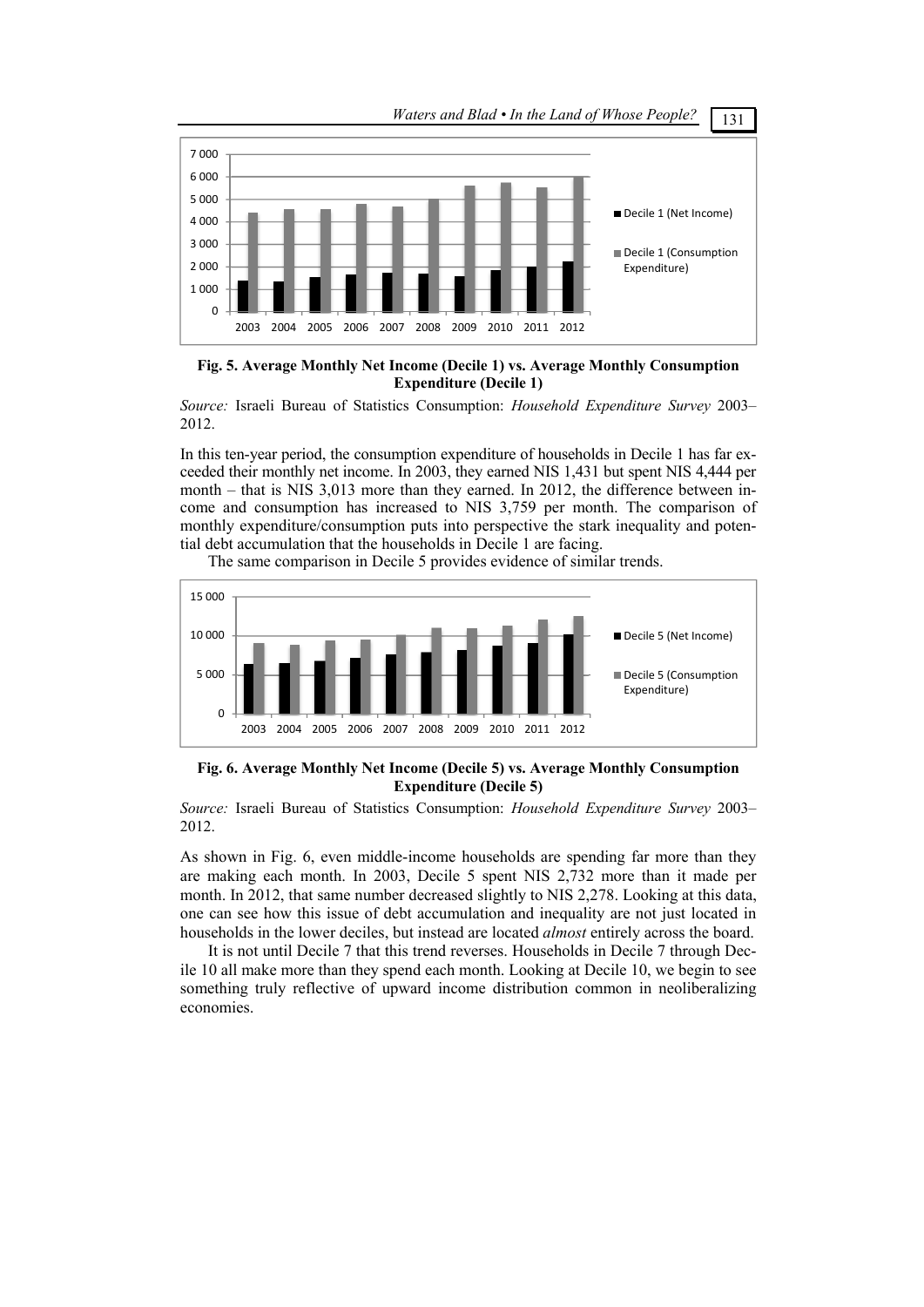

**Fig. 7. Average Monthly Net Income (Decile 10)** *vs***. Average Monthly Consumption Expenditure (Decile 10)** 

*Source:* Israeli Bureau of Statistics Consumption: *Household Expenditure Survey* 2003– 2012.

In 2003, Decile 10 made NIS 3,641 more per month than it spent. In 2012, that number more than doubled to NIS 10,509 per month. Not only is Decile 10 making far more than those households in Decile 1 and Decile 5, but their surplus income has sky rocketed in recent years as well.

The differential effects of contemporary Israeli income distribution are clear and indicative of a shift away from Keynesian economic principles it was founded on to a neoliberal globalized economy. As discussed, this change was viewed as necessary in order to revive a depressed national economy and tame skyrocketing inflation. However, 30 years into the neoliberal era in Israel and differential effects leading to conditions of economic adversity are put in stark relief. The maturing of Israeli neoliberalization follows a well-worn path that conforms to Polanyian predictions of enhanced profit and exacerbated hardships in liberal capitalist societies. More to the point, the differential effects of income inequality in neoliberal Israel enhance the potential for surplus income in higher socioeconomic strata and potential for debt accumulation among the majority. Even with historic low inflation rates and the booming economy of Israel, more than half of Israel's entire population lives in a vicious cycle of high consumption expenditure and low income. This situation means economic freedom for few and debt accumulation for most.

#### **Conclusions**

The expansion of income inequality in Israel is reflective of broader trends throughout the advanced capitalist world as a result of neoliberalization. According to the OECD, the GINI coefficient measure of inequality among OECD states increased 10 per cent from the mid-1980s to the late-2000s (OECD 2011: 22). Ben-David and Belikh (2013), using much of the same OECD data, identified the expansion of Israeli income inequality as among the highest in the advanced capitalist world. Even controlling for various groups in Israeli society that suffer persistent poverty, namely the Heredim and Arab Israeli populations, Israeli inequality is exceptionally high. More telling perhaps is their distinction between market income (before taxes and redistribution) and disposable income (after taxes and transfers) GINI data. The impact of Israeli governmental tax transfers and social programs reduces GINI-measured inequality by only 25 per cent, which is comparatively low in comparison with other OECD countries. As a result, Ben-David and Belikh find: 'The impact of the welfare and tax systems in reducing in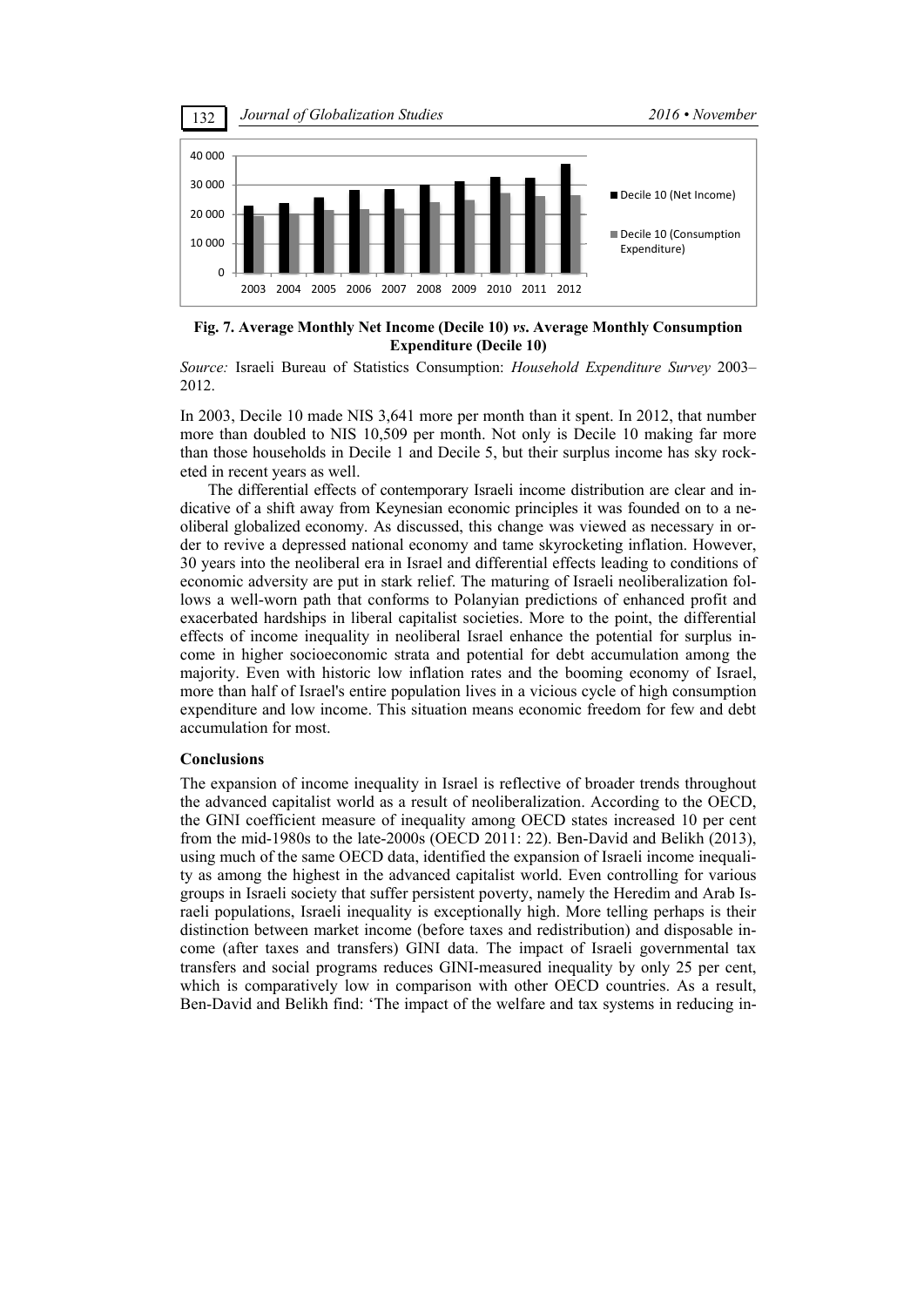come inequality in Israel is the second smallest among all of the [OECD] countries – second only to the United States' (Ben-David and Belikh 2013: 40).

The implication of this finding is important to our larger discussion of political legitimation in the neoliberal era. The theoretical point is that despite irregular patterns of neoliberalization, even states with strong records of income distribution, such as Sweden, have experienced unprecedented increases in income inequality as a result of liberalization reforms (Arkinson 2003; Beckfield 2006). More specifically, however, the ineffectiveness of the Israeli state in addressing expanding income inequality and subsequently, sustained economic hardships contributes to substantial popular dissatisfaction – as evidenced by the broad support for the J14 Movement. The realities of increased housing costs, increased personal debt (or household deficit spending), and weak state capacities to address these conditions create distinct material adversities that are clearly rooted in liberalization.

This dissatisfaction is rooted in the twin realities of neoliberalism: Exacerbated adversities rooted in sustained inequalities and severe restrictions on state institutions to address such adversities through economic protectionist means. As such, those experiencing said adversities are likely to withdraw legitimating support for political actors and parties deemed ineffective in addressing demands for economic protectionism unless they are given a reason not to do so. The protectionist aspects of political legitimation in advanced capitalist societies create problems for neoliberal legitimation based on the ideological aversion to state regulatory authority and inevitable protectionist inhibitions on growth. That said, state institutions are vehicles of deepening liberalization and sustaining these conditions amenable to growth – political legitimation, however, is restricted to non-protectionist means.

We argue that these means are not new, but a revival of pre-Keynesian legitimation strategies based on elements of monolithic nationalism. The limited capacities of the neoliberal states to meet economic protectionist demands – while continuing to support the very ideological platform exacerbating material adversities – places neoliberal political actors in a particularly challenging position. Effective economic means for addressing real increases in costs of living, rising inequality, and overall hardships (wage stagnation, employment insecurity, personal debt, *etc.*) are politically difficult in a neoliberal context as they are commonly viewed a restrictive of growth.

Take for instance the case of housing, rising rents are a function of positive market demand and representative of exactly the type of liberal condition that facilitates capital accumulation: Increased rental profits denoting sectoral demand for housing and positive conditions for economic growth. The converse, of course, is that these same conditions amenable to accelerated growth have the potential (or actually do) exacerbate hardship conditions for those paying said rents. In a hegemonic neoliberal context, restrictions on profit are anathema; more to the point, policy reforms restricting regulation capable of mitigating hardship conditions is a component part of neoliberalization. With economic protectionist avenues restricted, revived nationalistic appeals to dominant/amenable constituencies become efficacious non-protectionist means to maintain legitimating political support as well as link a rearticulated (albeit revived) national cultural definition in a neoliberal (*i.e*., non-protectionist) rhetorical direction.

These trends are evident in the case of Israel. The shift to a neoliberal ideological paradigm promoted a shift away from the underpinnings of Labor Zionism, specifically weakening the strategic mechanism of economic protectionism from dominant national identity definitions. As Israeli neoliberalization has matured, mounting material adversi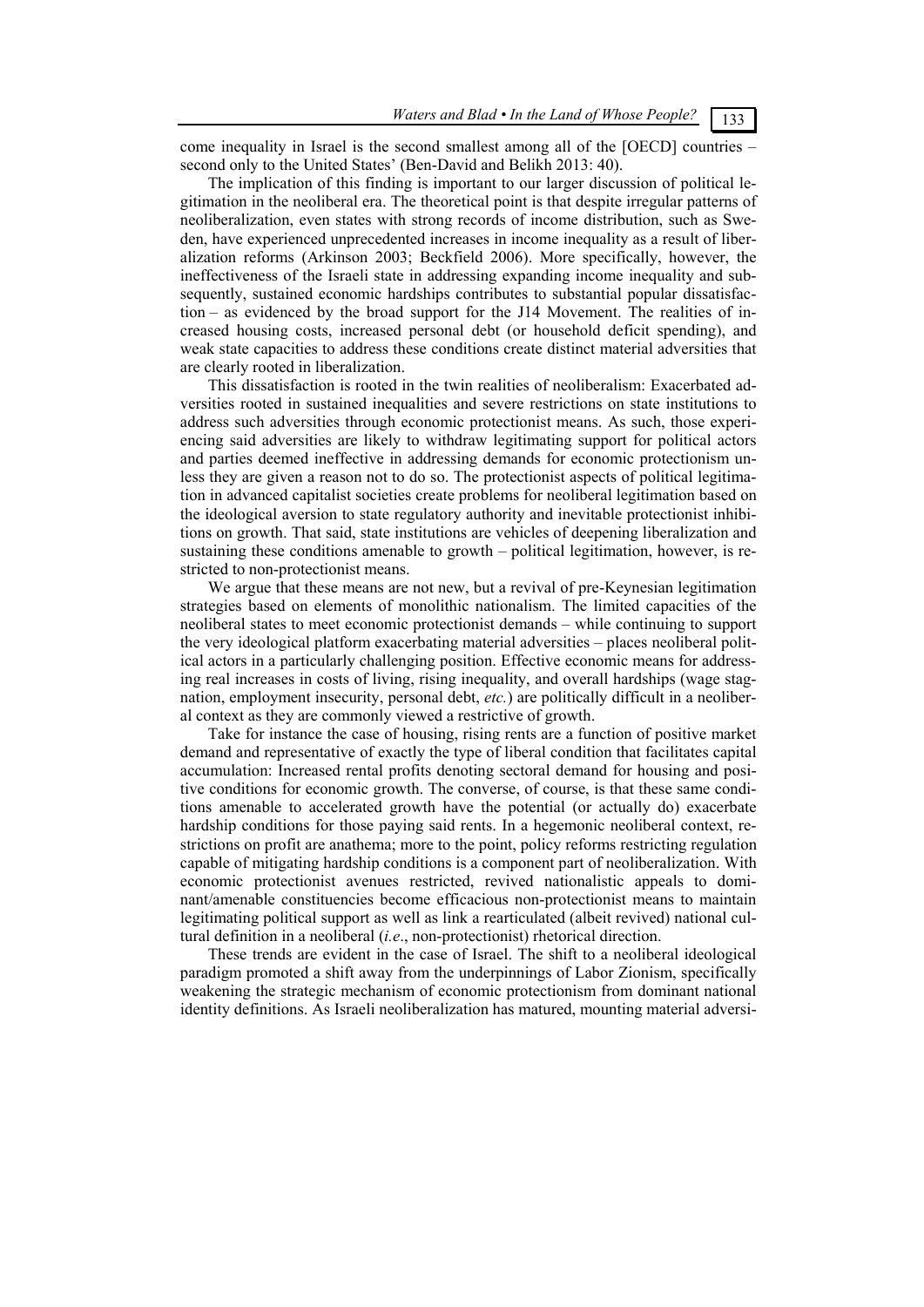ties have sustained popular demands for economic protections; however, the strategic options available for mitigating the effects of market liberalization are limited. In this context, it becomes possible to understand recent shifts in Israeli political rhetoric and policy promotion that emphasizes an increasingly monolithic definitions of national identity as reflective of a means of legitimation that appeals to a core constituency while ignoring former connections between national identity and collective economic protection. Put another way, the recent turn towards monolithic national cultural definitions is reflective of the sustained efficacy of nationalism as a legitimation mechanism but within a specific neoliberal context. The monolithic and identity-centered character of these contemporary forms of neoliberal nationalist politics reflect the withdrawal of economic protectionism from neoliberal political discourse as well as the rhetorical (and practical) minimization of the civic role of the state. As such, forms of more civic (or broadly inclusive) forms of nationalism become less efficacious, thus restricting strategic legitimation further.

#### **NOTE**

<sup>1</sup> Basic Law: Israel as the Nation-State of the Jewish People. URL: http://index.justice.gov.il/ StateIdentity/InformationInEnglish/Documents/Basic%20Law%20110911%20(1).pdf. Retrieved November  $30^{th}$ , 2015.

#### **REFERENCES**

- Atkinson, A. B. 2003. Income Inequality in OECD Countries: Data and Explanations. *CE-Sifo Economic Studies* 49 (4): 479–513.
- Avishai, B. 2014. Netanyahu's Inflammatory New Bill. *The New Yorker*. December 2nd. URL: http://www.newyorker.com/news/news-desk/netanyahus-nation-state. Retrieved November  $30<sup>th</sup>$ , 2015.
- Barrow, C. 2005. The Return of the State: Globalization, State Theory, and the New Imperialism. *New Political Science* 27 (2): 123–145.
- Beaumont, P. 2014. Netanyahu Pushes to Define Israel as Nation State of Jewish People Only. *The Guardian*. May 4<sup>th</sup>. URL: http://www.theguardian.com/world/2014/may/04/biny amin-netanyahu-israel-jewish-state. Retrieved November 30<sup>th</sup>, 2015.
- Beckfield, J. 2006. European Integration and Income Inequality. *American Sociological Review* 71 (6): 964–985.
- Ben-David, D., and Belikh, H. 2013. Poverty and Inequality over Time in Israel and the OECD. In Ben-David, D. (ed.), *State of the Nation Report – Society, Economy and Policy in Israel* (pp. 17–81). Jerusalem: Taub Center for Social Policy Studies in Israel. URL: http://www.tau.ac.il/~danib/israel/SNR2013-PovertyandInequality(Eng).pdf.
- Betz, H.-G., and Immerfall, S. (eds.) 1998. *The New Politics of the Right: Neo-Populist Parties and Movements in Established Democracies*. Houndmills: Macmillan Press.
- Bhatt, Ch. 2004. Democracy and Hindu Nationalism. *Democratization* 11 (4): 133–154.
- Blad, C. 2016. Faustian States: Nationalist Politics and the Problem of Legitimacy in the Neoliberal Era. In Mele, V., and Vujnovic, M. (eds.), *Globalizing Cultures: Theories and Paradigms Revisited*. Leiden: Brill Academic Publishers.
- Blad, C., and Koçer, B. 2012. Political Islam and State Legitimacy in Turkey: The Role of National Culture in Neoliberal State-Building. *International Political Sociology* 6 (1): 36–56.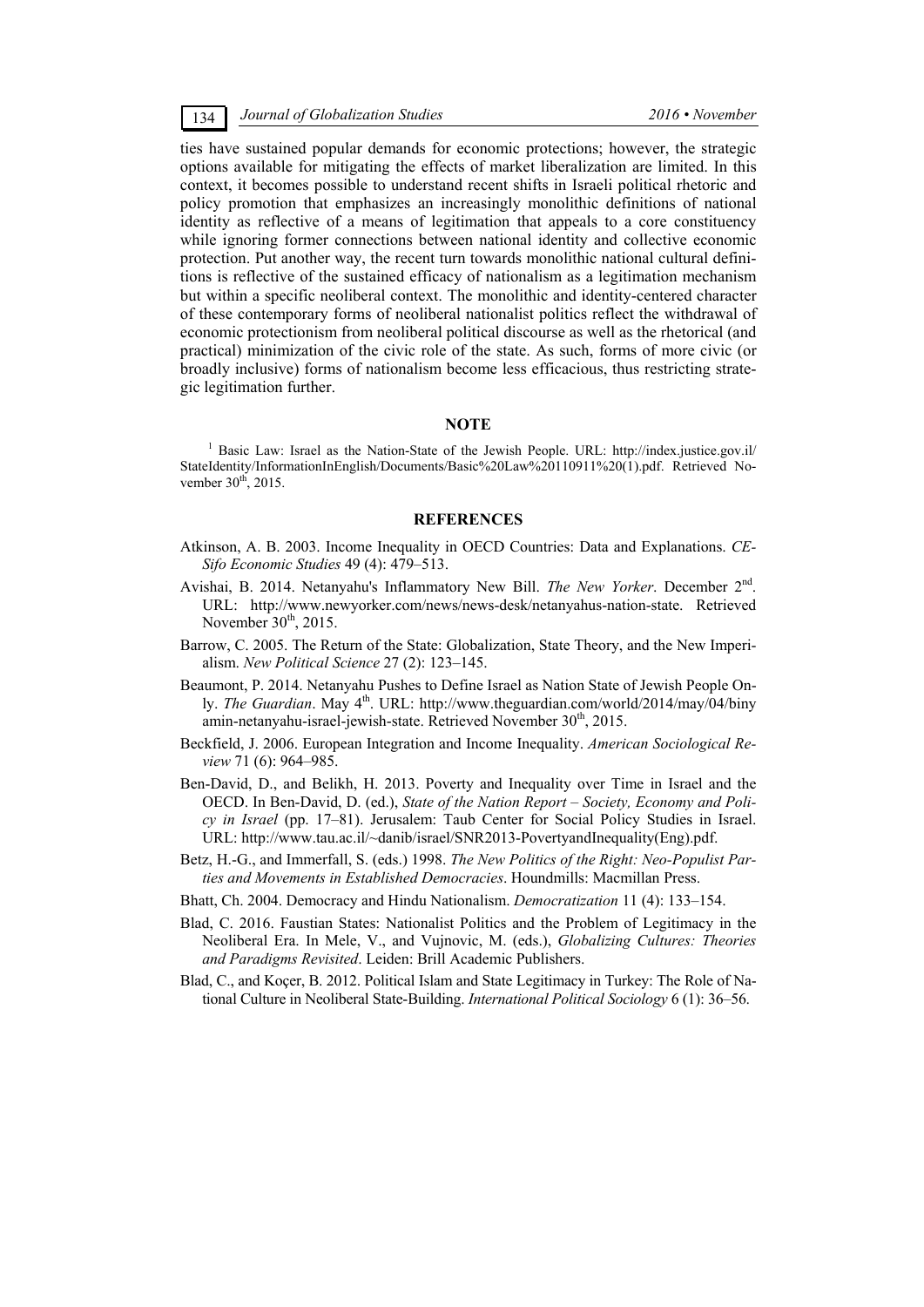- Block, F., and Somers, M. 1984. Beyond the Economistic Fallacy: The Holistic Social Science of Karl Polanyi. In Skocpol, T. (eds.), *Vision and Method in Historical Sociology* (pp. 47–84). Cambridge: Cambridge University Press.
- Breuilly, J. 1993. *Nationalism and the State*. Manchester: Manchester University Press.
- Brubaker, R. 1996. *Nationalism Reframed: Nationhood and the National Question in the New Europe*. Cambridge: Cambridge University Press.
- Castells, M. 2004. *The Information Age: The Power of Identity*. Malden, MA: Blackwell Publishing.
- Cox, R. W. 1987. *Production, Power, and World Order: Social Forces in the Making of History*. New York: Columbia University Press.
- Das, M., and Mohapatra, S. 2003. Income Inequality: The Aftermath of Stock Market Liberalization in Emerging Markets. *Journal of Empirical Finance* 10 (1): 217–248.
- Eger, M., and Valdez, S. 2015. Neo-nationalism in Western Europe. *European Sociological Review* 31 (1): 115–130.
- Fischer, S. 1987. The Israeli Stabilization Program 1985–86. *The American Economic Review* 77 (2): 275–278.
- Gellner, E. 1983. *Nations and Nationalism*. Ithaca: Cornell University Press.
- Gingrich, A. 2006. Neo‐Nationalism and the Reconfiguration of Europe. *Social Anthropology* 14 (2): 195–217.
- Gingrich, A., and Banks, M. 2006. *Neo-nationalism in Europe and Beyond: Perspectives from Social Anthropology*. New York: Berghahn Books.
- Hanieh, A. 2003. From State-led Growth to Globalization: The Evolution of Israeli Capitalism. *Journal of Palestine Studies* 3 (4): 5–21.
- Harvey, D. 2010. *The Enigma of Capital: And the Crises of Capitalism*. New York: Oxford University Press.
- Helman, A. 2002. Even the Dogs in the Street Bark in Hebrew: National Ideology and Everyday Culture in Tel-Aviv. *The Jewish Quarterly Review* 92 (3/4): 359–382.
- Holmes, D. 2000. *Integral Europe: Fast-Capitalism, Multiculturalism, Neofascism*. Princeton: Princeton University Press.
- Israeli Central Bureau of Statistics. *Household Expenditure Survey.* 2003–2012. URL: http://www.cbs.gov.il/reader/publications/bysubject\_e\_arch\_new.htm#914.
- Jessop, B. 1993. Towards a Schumpeterian Workfare State? Preliminary Remarks on Post-Fordist Political Economy. *Studies in Political Economy* 40 (1): 7–39.
- Kay, A. 2012. From *Altneuland* to the New Promised Land: A Study of the Evolution and Americanization of the Israeli Economy. *Jewish Political Studies Review* 24 (1/2): 99–128.
- Kristal, T., and Cohen, Y. 2007. Decentralization of Collective Agreements and Rising Wage Inequality in Israel. *Industrial Relations: A Journal of Economy and Society* 46 (3): 613–635.
- Lis, J. 2014. Netanyahu Tells Knesset: I'm Determined to Pass Jewish Nation-state Bill. Haaretz. November 26<sup>th</sup>. Retrieved November 30<sup>th</sup>, 2015. URL: http://www.haaretz. com/israel-news/1.628644.
- Lowi, T. 2005. Politics, Economics, and Justice: Toward a Politics of Globalizing Capitalism. In Lachapelle, G., and Paquin, S. (eds.), *Mastering Globalization: New Sub-States' Governance and Strategies*. London: Routledge.
- May, S. 2012. *Language and Minority Rights: Ethnicity, Nationalism and the Politics of Language*. 2<sup>nd</sup> ed. New York: Routledge.